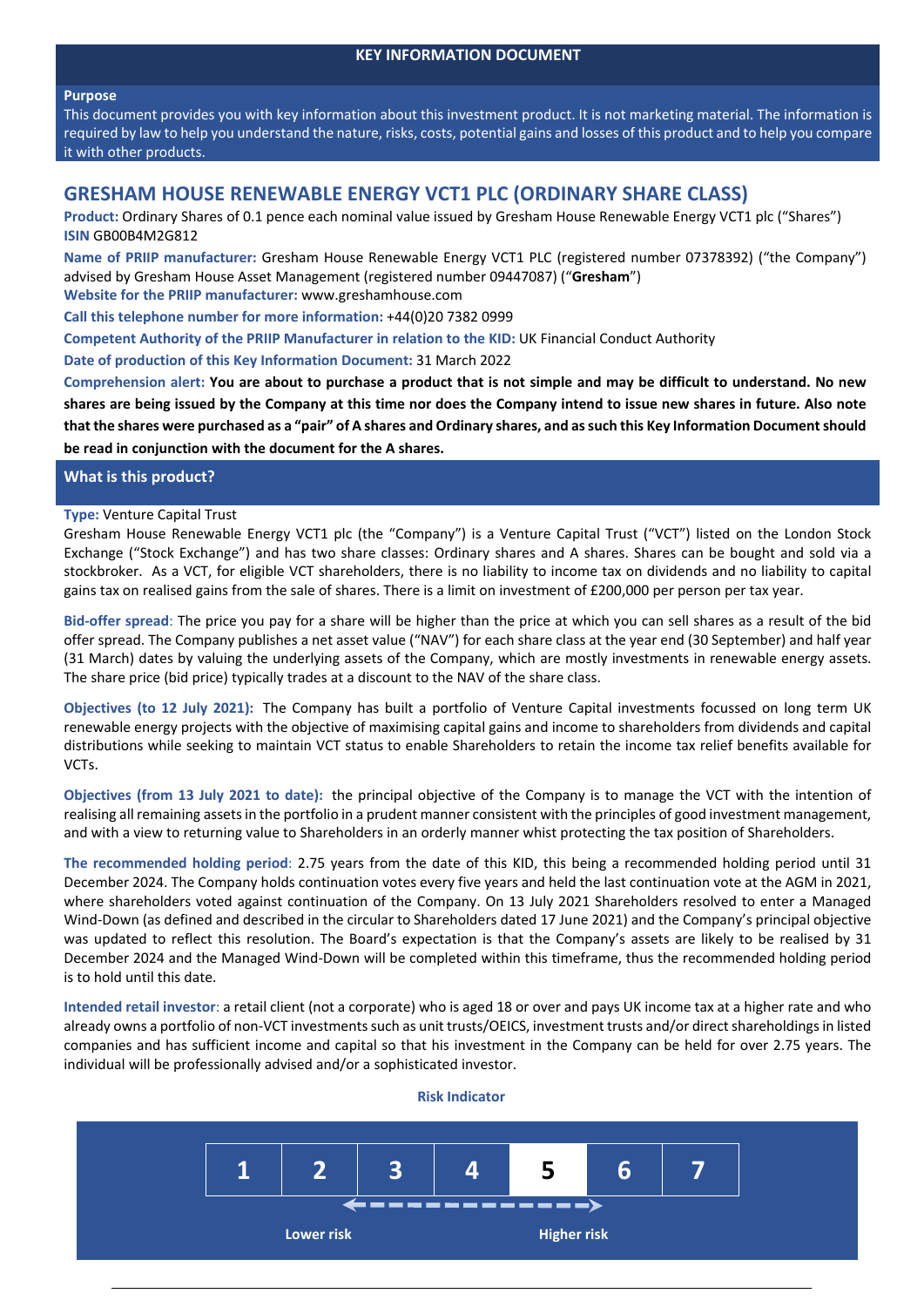

The summary risk indicator is a guide to the level of risk of the Product compared to other products. It shows how likely it is that the Product will lose money because of movements in the market or because we are not able to pay you. We have classified this Product as 5 out of 7, which is a medium **to high risk class. Thisrates the potential losses from future performance at a medium to high level, and poor market conditions will likely impact our capacity to pay you. This Product does not include any protection from future market performance so you could lose some or all of your investment. If we are not able to pay what is owed, you could lose your entire investment.** 

## **Performance Scenarios**

**The table below** shows the money you could get back over the 2.75‐year intended life of the product under different scenarios, assuming that you invest £10,000. The scenarios shown illustrate how your investment could perform. You can compare them with the scenarios of other products. The scenarios presented are an estimate of future performance based on evidence from the past on how the value of this investment varies, and are not an exact indicator. What you get will vary depending on how the market performs and how long you keep the investment. The stress scenario shows what you might get back in extreme market circumstances, and it does not take into account the situation where the Company is not able to pay you. This product cannot be easily cashed in. This means it is difficult to estimate how much you would get back if you cash in before the end of the recommended holding period. You will either be unable to cash in early or you will have to pay high costs or make a large loss if you do.

| <b>Investment Scenarios</b> |                                                                 | 1 year    | $2.75$ years<br>(recommended<br>holding period) |
|-----------------------------|-----------------------------------------------------------------|-----------|-------------------------------------------------|
| <b>Stress scenario</b>      | What you might get back after costs<br>Average return each year | £7,284    | £6,593                                          |
|                             |                                                                 | $-49.01%$ | $-40.25%$                                       |
| Unfavourable scenario       | What you might get back after costs<br>Average return each year | £9,125    | £9,031                                          |
|                             |                                                                 | $-17.68%$ | $-11.84%$                                       |
| Moderate scenario           | What you might get back after costs<br>Average return each year | £10,296   | £10,478                                         |
|                             |                                                                 | 6.40%     | 5.95%                                           |
| <b>Favourable scenario</b>  | What you might get back after costs<br>Average return each year | £10,415   | £10,627                                         |
|                             |                                                                 | 9.02%     | 7.81%                                           |

## **What happens if Gresham House Renewable VCT1 plc is unable to pay out?**

The value of the shares and the income derived from them is dependent on the performance of the Company's underlying investments and can fluctuate. Investors could lose all or part of their investment. Your capital is at risk. As a shareholder of the Company you would not be able to make a claim to the Financial Services Compensation Scheme about the Company in the event that the Company is unable to pay out.

## **What are the costs?**

The Reduction in Yield (RIY) in the table below shows what impact the total costs you pay will have on the investment return you might get. The total costs take into account one‐off, ongoing and incidental costs. The amounts shown here are the cumulative costs of the product itself, for three different holding periods. They include potential early exit penalties. The figures assume you invest £10,000. The figures are estimates and may change in the future.

### **Costs over time**

The person selling you or advising you about this product may charge you other costs. If so, this person will provide you with information about these costs, and show you the impact that all costs will have on your investment over time.

| <b>Investment Scenarios</b>     | If you cash in | If you cash in    |
|---------------------------------|----------------|-------------------|
|                                 | after 1 year*  | after 2.75 years* |
| <b>Total costs</b>              | £119           | £252              |
| Impact on return (RIY) per year | 2.67%          | 3.18%             |

\*This product cannot be easily realised. This means it is difficult to estimate how much you would get back if you attempt to realise your investment early. You will either be unable to realise your investment early or you will have to pay high costs or make a large loss if you do so. You will also lose tax reliefs gained on subscription if you sell within five years of subscription.

### **Composition of costs**